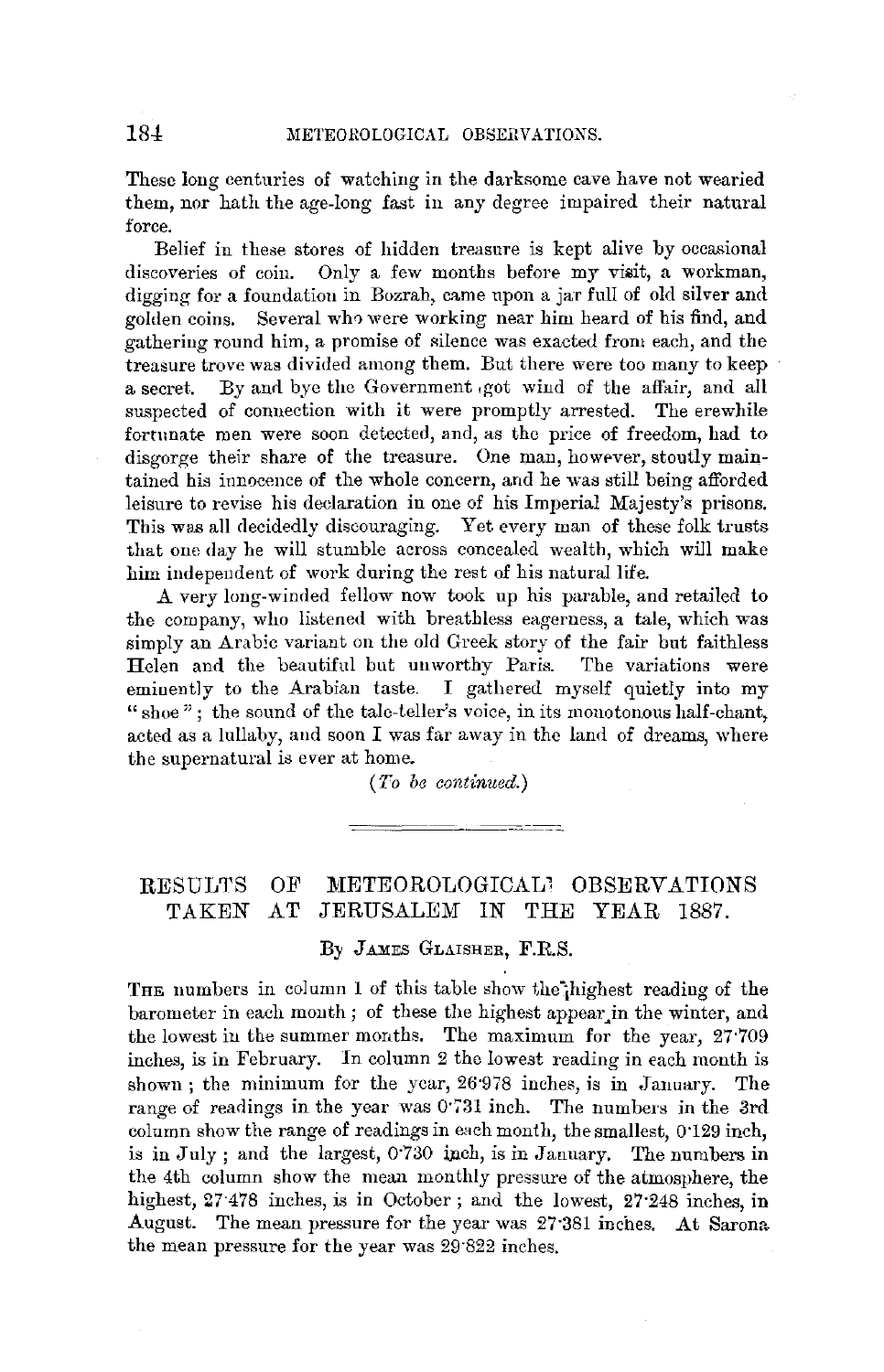$\mathbf{u}$ 

# MONTHLY METEOROLOGICAL TABLE

Deduced from observations taken at Jerusalem, by JOSEPH GAMEL, in a garden well within the city, about 2,500 feet above the level of the Mediterranean Sea, open on all sides. Latitude, 31° 46' 40" N., Longitude, 35° 13' 30" E.

|                        |           |            | Pressure of atmosphere in month. |       |            | Temperature of the air in month at 9 a.m. |          |          |                  |              |                        |          | Mean readings at<br>9a.m. |           |           | Vapour at 9 a.m.             |                                           |                                                      | air.<br>ð,               |                                 | Direction of Wind.<br>Relative proportions of. |                       |         |                 |        |            |                  |               | Rain.   |                                                                                                                                                                                                                                     |                   |
|------------------------|-----------|------------|----------------------------------|-------|------------|-------------------------------------------|----------|----------|------------------|--------------|------------------------|----------|---------------------------|-----------|-----------|------------------------------|-------------------------------------------|------------------------------------------------------|--------------------------|---------------------------------|------------------------------------------------|-----------------------|---------|-----------------|--------|------------|------------------|---------------|---------|-------------------------------------------------------------------------------------------------------------------------------------------------------------------------------------------------------------------------------------|-------------------|
| Months.                |           | Highest    | Lowes                            | Range | Mean.      | Highest                                   | Lowest   | Range    | highest.<br>Mean | lowest.<br>듾 | ange.<br>daily<br>Mean | Mean     | Dry bulb.                 | Wet bulb. | Dew point | apour<br>ិ៍<br>Elastic force | Weight of vapour in<br>cubic foot of air. | Additional weight re-<br>quired for satura-<br>tion, | humidity.<br>범<br>Degree | cubic foot<br>ಹೆ<br>ដ<br>Weight | N.                                             | N.E.                  | Е.      | 8.E.            | S.     |            | $S.W.$ W. $N.W.$ |               | Mean    | g<br>Number of days of the series of the series of the series of the series of the series of the series of the series of the series of the series of the series of the series of the series of the series of the series of the seri |                   |
| 1887.                  |           | in.        | in.                              | in.   | in.        |                                           | $\Omega$ | $\circ$  |                  | $\circ$      |                        | $\circ$  | <b>O</b>                  | $\circ$   |           | grs.                         | <b>COLLEGE</b><br>grs.                    | grs.                                                 | $\circ$                  | <b>Contract</b><br>grs.         |                                                |                       |         |                 |        |            |                  |               |         |                                                                                                                                                                                                                                     | in.               |
| January<br>$\cdots$    | $\cdots$  | 27.708     | 26.978                           | 0.730 | 27.375     | $62 - 0$                                  | 27.0     | $35 - 0$ | 50.5             | 34.5         | 16.0                   | $42 - 5$ | $46 - 3$                  | 42.8      | 38.9      | $-237$                       | 2.8                                       | 0.9                                                  | 76                       | 501                             |                                                |                       |         |                 |        |            |                  |               | $5 - 2$ | 12                                                                                                                                                                                                                                  | 12.45             |
| February<br>$\cdots$   |           | 27 709     | $27 - 231$                       | 0.478 | 27.455     | 73.5                                      | $31 - 0$ | 42.5     | $55 - 2$         | $40-3$       | 14.9                   | 47.8     | 50.4                      | $44 - 6$  | $38 - 5$  | $-234$                       | 2.7                                       | 1.5                                                  | 64                       | 499                             |                                                |                       |         |                 |        |            |                  |               | $5 - 2$ | 6                                                                                                                                                                                                                                   | 4.16              |
| March<br>              |           | 27.557     | 26.995                           | 0.562 | 27.416     | $79 - 8$                                  | $30 - 5$ | 49.3     | 61.9             | $42-5$       | $19 - 4$               | $52.2$   | 54.3                      | 48.0      | 41.9      | $-265$                       | $3 - 0$                                   | 1.8                                                  | 63                       | 494                             |                                                |                       |         |                 |        |            |                  |               | 4.4     | 8                                                                                                                                                                                                                                   | 3.76              |
| April                  | $\ddotsc$ | 27:551     | $27 - 078$                       | 0.473 | $27 - 338$ | 85.5                                      | 40.5     | 45.0     | $75 - 2$         | $50 - 5$     | $24 - 7$               | 62.8     | $61 - 1$                  | 54.3      | $48 - 4$  | $-340$                       | $4 - 1$                                   | 1.9                                                  | 68                       | 486                             | 0                                              |                       |         |                 |        |            |                  |               | $5 - 9$ | o,                                                                                                                                                                                                                                  | 0.85              |
| $\cdots$<br>May        |           | $27 - 635$ | $27 - 253$                       | 0.382 | 27.398     | 94.0                                      | 38.5     | 55 5     | 76.9             | $52 - 3$     | 24.6                   | 64.6     | $70 - 6$                  | $55 - 6$  | $44 - 1$  | $-290$                       | $3\cdot 2$                                | 5.0                                                  | -39                      | 478                             |                                                |                       |         |                 |        |            |                  |               |         |                                                                                                                                                                                                                                     | 1.25              |
| <br>June               |           | $27 - 430$ | $27 - 246$                       | 0.184 | 27.319     | 97.8                                      | $52 - 0$ | 45.8     | $-86.9$          | $59-1$       | 27.8                   | 73 0     | 78.6                      | $65 - 1$  | 55.8      | .446                         | 4.7                                       | 5.7                                                  | 45                       | 469                             |                                                |                       |         |                 |        |            |                  |               | 0.8     |                                                                                                                                                                                                                                     | 0.00              |
| $\cdots$<br>July       |           | 27.315     | $27 - 186$                       | 0.129 | 27 254     | 97.8                                      | 54.0     | 43 8     | 89.0             | 62.0         | $27 - 0$               | 75.5     | $-82.0$                   | $67 - 5$  | 57.7      | -478                         | 5.1                                       | 6.6                                                  | 44                       | 465                             | $\boldsymbol{2}$                               |                       |         |                 |        |            |                  | 19            | 11      | $\Omega$                                                                                                                                                                                                                            | 0.00              |
| $\mathbf{r}$<br>August |           | 27 321     | $27 - 174$                       | 0.147 | 27 248     | $102 - 0$                                 | $56 - 0$ | 46.0     | $91 - 9$         | 61.8         | $30 - 1$               | $76 - 8$ | $84 - 5$                  | 75.4      | $69 - 4$  | $-720$                       | 7.6                                       | 5.0                                                  | 60                       | 461                             |                                                |                       |         |                 |        |            | $16\,$           | 12            | $1 - 3$ |                                                                                                                                                                                                                                     | 0.00              |
| <br>September          |           | 27:586     | $27 - 253$                       | 0.333 | $27 - 371$ |                                           | $51 - 0$ |          | 87.0             | $57 - 6$     | 29.4                   | 72.3     | $79 - 8$                  | 70.1      | 63 5      | $-585$                       | 6.2                                       | 4.7                                                  | 57                       | 468                             |                                                |                       |         |                 |        |            | $12 \,$          | -9            |         |                                                                                                                                                                                                                                     |                   |
| $\pm$ 10               | $\cdots$  | $27 - 578$ |                                  |       |            | $96 - 5$                                  |          | 45.5     |                  |              |                        |          |                           |           |           | -574                         |                                           | 6 - 1                                                | 50                       | 467                             |                                                |                       |         |                 |        |            |                  |               | 1.3     |                                                                                                                                                                                                                                     | 0 <sub>00</sub>   |
| October<br>$\cdots$    | $\cdots$  |            | $27 - 377$                       | 0.201 | $27 - 478$ | $94 - 0$                                  | $51 - 0$ | 43.0     | $89 - 0$         | $60 - 4$     | $28 - 6$               | 74.7     | 83 4                      | 71.1      | 63.0      |                              | $6 - 0$                                   |                                                      |                          |                                 |                                                |                       |         |                 |        |            |                  |               | $2 - 1$ |                                                                                                                                                                                                                                     | $0 - 00$          |
| November<br>$\ddotsc$  |           | $27 - 576$ | $27 - 339$                       | 0.237 | $27 - 462$ | $82\cdot 5$                               | 38.0     | 44.5     | $70 - 7$         | 46.6         | 24.1                   | 58.6     | $65 - 9$                  | 59.7      | 54.7      | -428                         | $4 - 7$                                   | 2.3                                                  | 68                       | 463                             | 3                                              |                       |         |                 |        |            |                  |               | $3 - 8$ |                                                                                                                                                                                                                                     | 0.60              |
| December<br>$\cdots$   |           | 27.615     | 27.263                           | 0.352 | 27.452     | $65 - 0$                                  | $28 - 0$ | $37 - 0$ | $57 - 0$         | $37 - 4$     | 19.6                   | $47 - 2$ | 53.1                      | 49.6      | 46.1      | $-312$                       | 3.5                                       | 1.0                                                  | -77                      | 496                             | €                                              | 6                     |         |                 |        |            |                  |               | 5.0     | 12                                                                                                                                                                                                                                  | 6.72              |
| Means                  |           | 27:548     | $27 - 197$                       | 0.351 | $27 - 381$ | $85 - 9$                                  | $41 - 5$ | 44.4     | .74.3            | $50 - 4$     | $23 - 9$               | $62 - 3$ | 67.4                      | 58.7      | 51.8      | $*409$                       | 4.5                                       | $3 - 5$                                              | 59                       | 481                             | 33                                             | sum jsum, sum.<br>-37 | 35      | sum. sum.<br>30 | $12\,$ | sum,<br>37 | sum.<br>73       | i sum.<br>108 | $3 - 1$ | sum.<br>46                                                                                                                                                                                                                          | sur.<br>$29 - 81$ |
|                        |           |            | 2                                | 3     |            | 5                                         | 6        |          | 8                | 9            | 10 <sup>°</sup>        | 11       | 12                        | 13        | 14        | 15                           | 16                                        | 17                                                   | 18                       | 19                              | 20                                             | 21                    | $^{22}$ | 23              | 24     | 25         | 26               | 27            | 28      | 29                                                                                                                                                                                                                                  | 30                |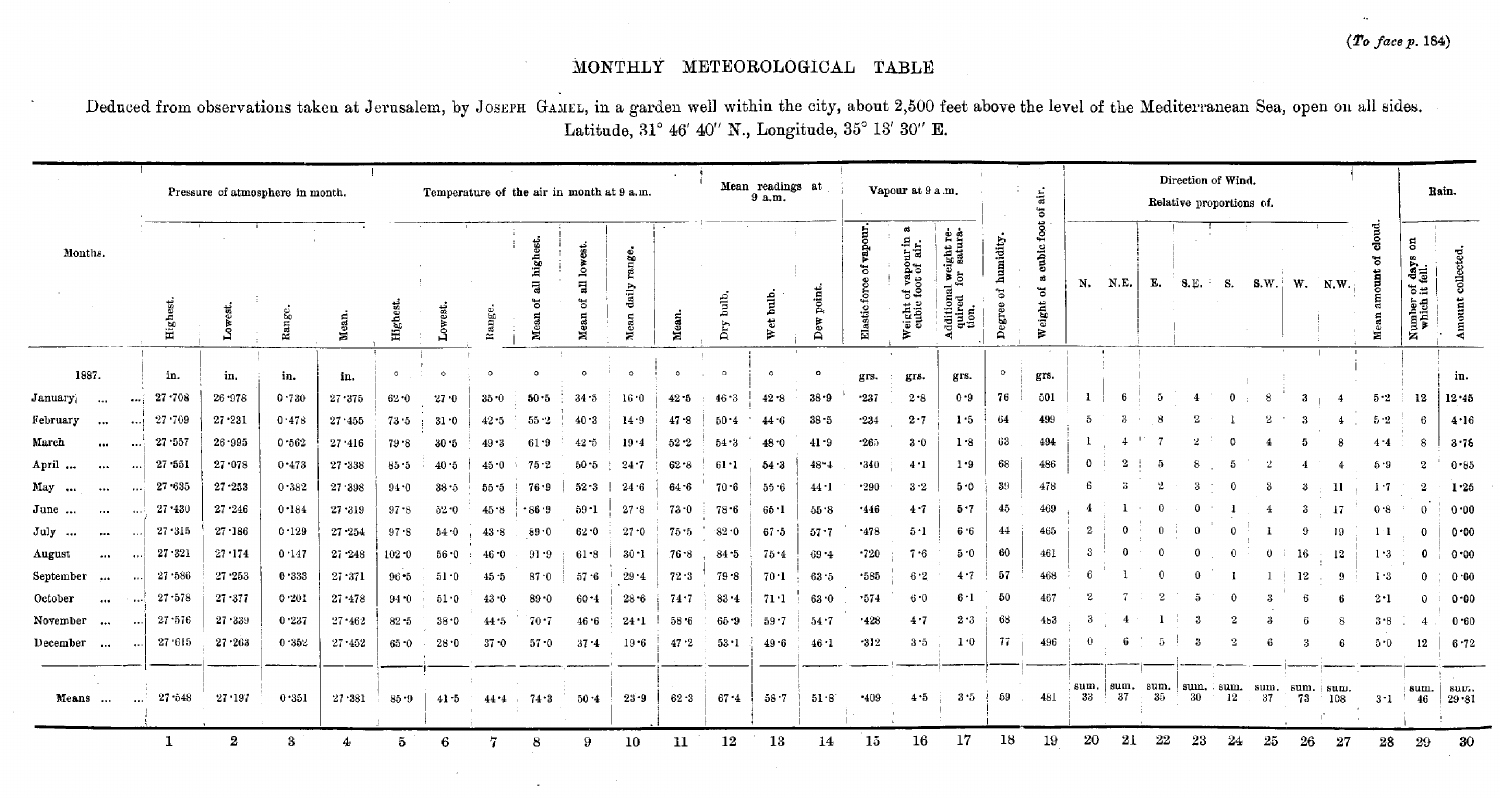The highest temperature of the air in each month is shown in column 5. The highest in the year was 102° on August 21st ; on this day at Sarona the maximum temperature was 91°. The .first day in the year the temperature reached 90° was on May 9th, and there were 7 other days in this month when it reached or exceeded  $90^\circ$ ; in June there were 9 days; in July 15 days; in August 18 days; in September, 9 days; and in October 14 days. Therefore the temperature reached or exceeded 90° on 73 days in the year. At Sarona the temperature reached or exceeded  $90^{\circ}$  on 25 days in the year; the highest at Sarona, viz.,  $100^{\circ}$ . took place on October 29th; on this day at Jerusalem the maximum temperature was 89° ; the first day the temperature reached 90° was on April 10th.

The numbers in column 6 show the lowest temperature of the air in each month ; the lowest in the year was 27°·0 on the 23rd, 26th, and 27th of .January; the temperature was below 40° **in** .January on 28 nights; in February it was below 40° on 17 nights ; **in** March on 11 nights ; in May on 2 nights; in November on 1 night; and in December on 25 nights. Therefore the temperature was below 40° on 84 nights in the year. The yearly range of temperature was 75°·0. At Sarona the temperature was below 40° on only 15 nights in the year ; the lowest in the year,  $32^{\circ}$  5, took place on January 28th. The yearly range of temperature at Sarona was  $67^\circ$ -5.

The range of temperature in each month is shown in column 7, and these 'numbers vary from 35° in. January to 55°·5 in May. At Sarona the range of temperature in each month varied from 27° in July to 54° in April.

The mean of all the highest by day, of the lowest by night, and of the average daily ranges of temperature are shown in columns 8, 9, and 10 respectively. Of the high day temperature the lowest, 50°·5, is in January, and the highest, 91°9, in August. At Sarona of the high day temperature the lowest,  $63^\circ 4$ , was in January, and the highest,  $88^\circ 5$ , in August.

Of the low night temperature, the coldest, 34°·5, is in January, and the warmest, 62°, in July. At Sarona, of the low night temperature, the coldest, 44°·0, was in February, and the warmest, 69°·1, in August.

The average daily range of temperature is shown in column 10 ; the smallest range,  $14^{\circ}$ ; 9, is in February, and the largest range,  $30^{\circ}$ ; 1, is in August. At Sarona, *oi* the average daily range of temperature, the smallest, 18°<sup>3</sup>, was in January, and the largest, 25°<sup>1</sup>, was in April.

In column 11 the mean temperature of the air in each month is shown. as found from observations of the maximum and minimum thermometers only. The month of the lowest temperature is January, 42°·5, and the month of the highest, August, 76°·8. The mean temperature for the year is 62'·3. At Sarona, of the mean temperature, the month of the lowest was January, 54°·1, and that of the highest, August, 78°·8; the mean temperature for the year at Sarona was 66°·5.

The numbers in columns 12 and 13 are the monthly means of a dry .and wet.built thermometer taken daily at 9 a.m., and in column 14 the

N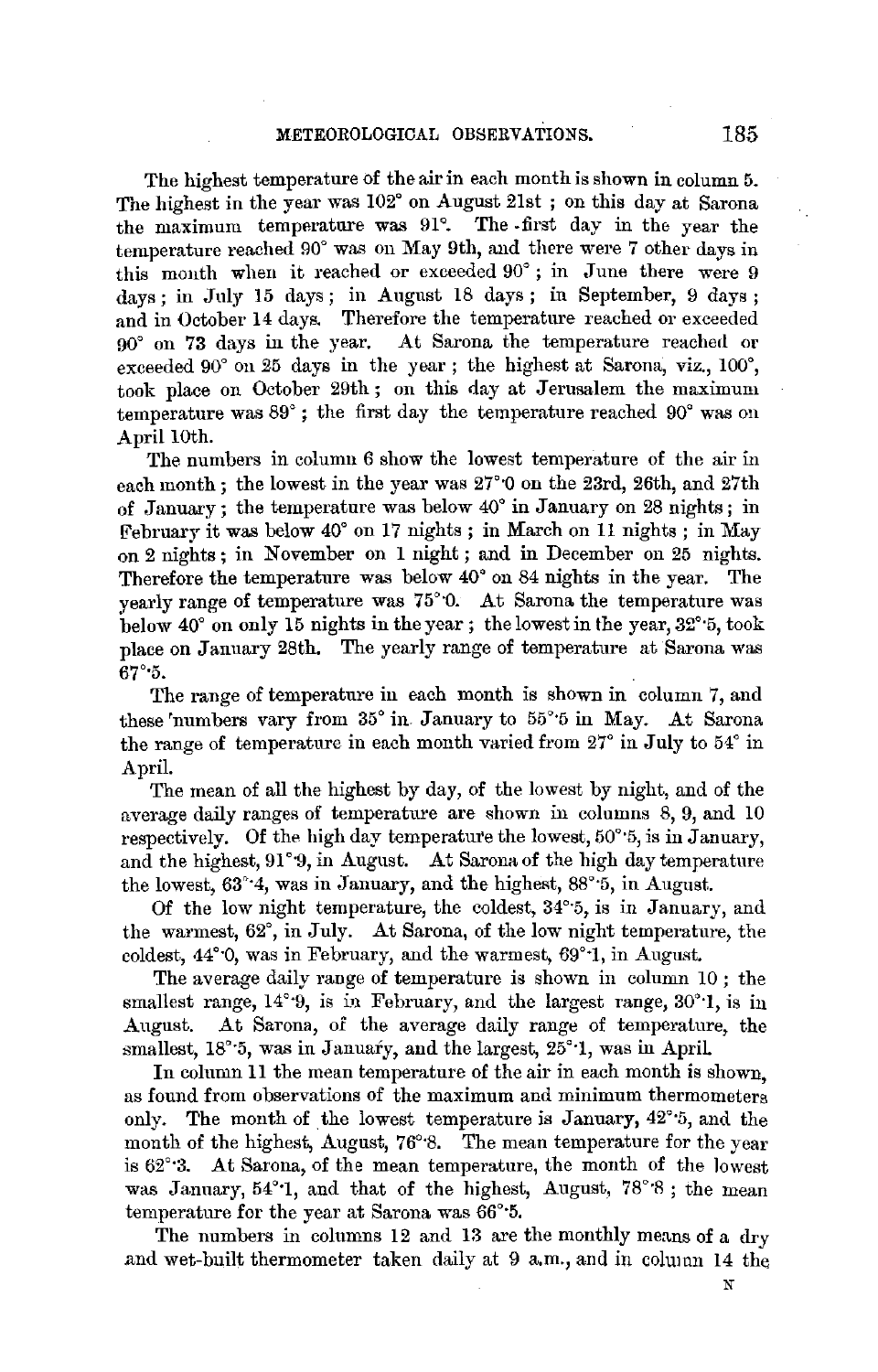mean monthly temperature of the dew point, or that temperature at which dew would have been deposited, is shown ; the elastic force of vapour is shown in column  $15$ . In column  $16$  the water present in a cubic foot of air in January and February is as small as 2¾ grains, and in August as large as 7·6 grains. In column 17 the additional weight required for saturation is shown. The numbers in column 18 show the degree of humidity, saturation being considered 100 ; the smallest number indicating the driest month is 39 in May, and the largest, 77, indicating the wettest month in December. The weight of a cubic foot of air under its pressure, temperature and humidity at 9 a.m. is shown in column 19.

The most prevalent wind in January was S. W., and the least prevalent was S. In February the most prevalent was E., and the least was S. In March the most prevalent winds were N.W. and E., and the least was S. In April the most prevalent was S.E., and the least was N. In May the most prevalent was N.W., and the least was S. In June the most prevalent was N.W., and the least were E. and S.E. In July the most prevalent wind was N.W., and the least were E. and its compounds. In August and September the most prevalent were W. and N.W., and the least were E. and compounds of E. In October the most prevalent were N.E., W., and N.W., and the least was S. In November the most prevalent was N.W., and the least was E. In December the most prevalent winds were N.E., S. W., and N. W., and the least prevalent wind was **N.** The most prevalent wind for the year was **N.W.,** which occurred on 108 times during the year, of which 19 were in July, 17 in June, and 12 in August, and the least prevalent wind for the year was S., which occurred on only 12 times during the year, of which 5 were in April, and 2 in both November and December. At Sarona the most prevalent wind for the year was S.W., which occurred on 97 different days, and the least prevalent wind was E., which occurred on only 12 times during the year.

The mean amount of cloud is shown in column 28 ; the month with the smallest amount is June, 0.8, and that with the largest amount, April, 5·9, Of the cumulus, or fine weather cloud, there were only 7 instances in the year. Of the nimbus, or rain cloud, there were 30 instances in the year, of which 8 were in January, 6 in February, and 5 in both March and December, and only 2 from May to October. Of the cirrus there were 9 instances ; of the cirro stratus, 31 instances ; of the stratus, 3 instances; of the cirro cumulus, 68 instances, of which 12 were in February, and 10 in January; of the cumulus stratus there were 45 instances, and 172 instances of cloudless skies, of which 29 were in August, 26 in July, and 23 in June. At Sarona there were 104 instances of cloudless skies, of which 17 were in October, 14 in May, and 13 in September.

The largest fall of rain for the month in the year was 12·45 inches in January, of which 2·88 inches fell on the 23rd, 2·10 inches on the 22nd, and 209 inches on the 15th. The next largest fall for the month was 6·72 inches in December, of which 3·34 inches fell on the 15th. No rain fell from May 2nd till the 15th of November, making a period of 196